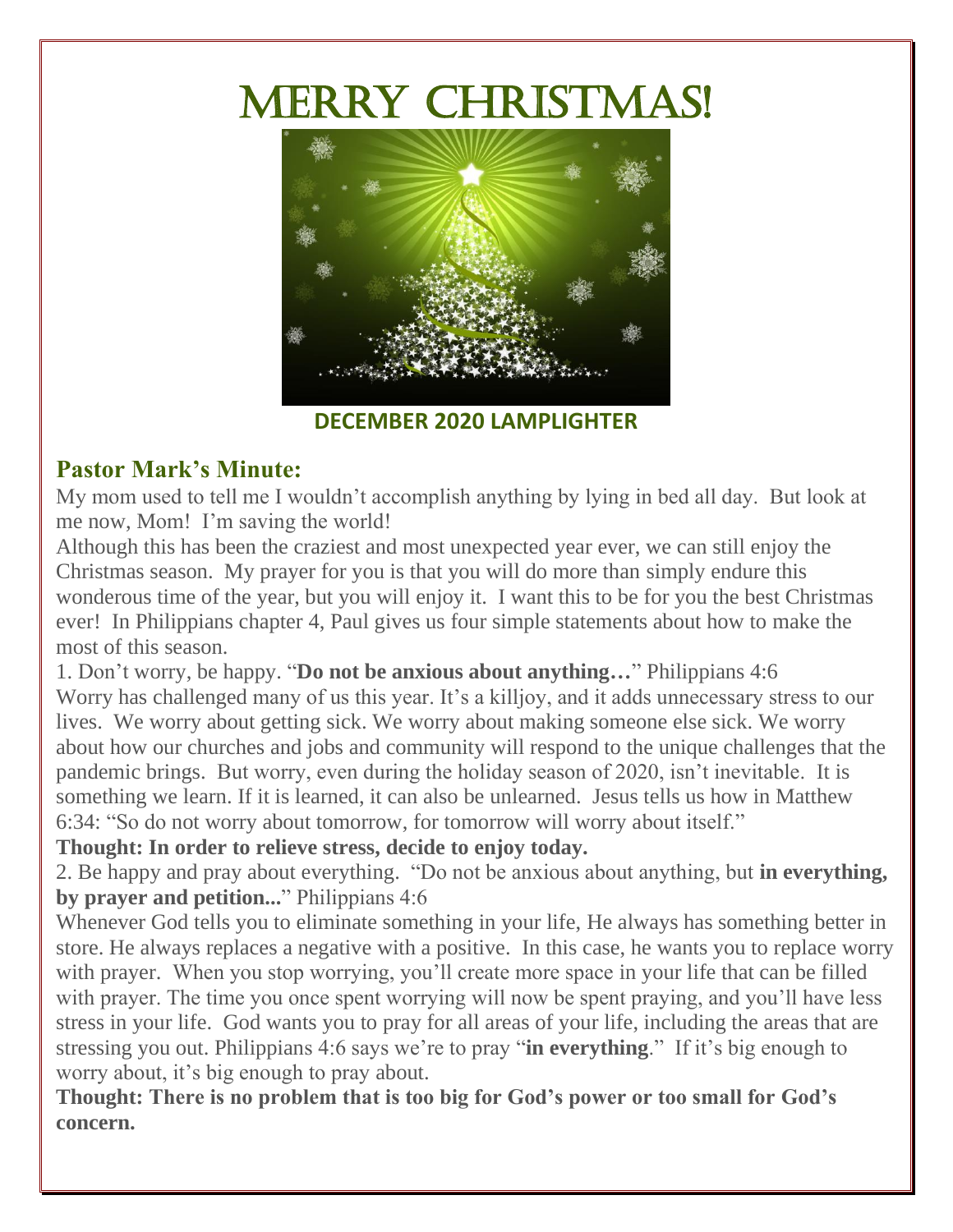**3.** Thank God for all things. "Do not be anxious about anything, but in everything, by prayer and petition, **with thanksgiving…**" Philippians 4:6

The attitude of gratitude is the healthiest human emotion. It actually increases your immunities. Ungrateful people also tend to be unhappy people. Nothing ever satisfies them. If you're depressed, make a list of 50 things for which you can be grateful. When you're grateful, it gets the focus off your problems and puts the focus onto the many blessings in your life. First Thessalonians 5:18 says, "Whatever happens, give thanks, because it is God's will in Christ Jesus that you do this." God's will for your life is to constantly give thanks—for the good days and bad days.

#### **Thought: There is always something for which to be grateful.**

**4.** Think about what you think about. Train yourself to think about the right things. "Finally, brothers, whatever is true, whatever is noble, whatever is right, whatever is pure, whatever is lovely, whatever is admirable—if anything is excellent or praiseworthy—**think about such things**." Philippians 4:8

You'll need to change how you think to reduce stress. The stress is inside of you, not outside of you. Your mind is a special gift from God. It's capable of storing more than 100 trillion thoughts. What you think about impacts your entire life. And God gave you the freedom to choose what you think about. God wants you to use your brain's power to focus on "whatever is right." Yet many people, even Christians, are totally indiscriminate about what they allow to enter their minds. They let all kinds of negative books, movies, music, and television shows into their heads. Then they wonder why they are depressed. Your thoughts affect how you feel, and your feelings affect your actions. So, keep your mind on the right things.

**Thought: Whatever I think about is the direction my life is going.** 

Philippians 4:7 says, "And the peace of God, which transcends all understanding, will guard your hearts and your minds in Christ Jesus." God stands ready and able to give you peace that goes beyond anything you can imagine—even in the middle of one of the busiest seasons of the year, in the strangest year anyone can remember.

I love you so much and can't wait until we are together again!

## **December Reading Plan**

**I encourage you to begin on December 1st and read one chapter a day from the book of Luke. Read it at night with your family. Read it at work over lunch. Read it in the morning. Read it in the afternoon. Just read it. Because when you do, it will well prepare you for the best Christmas Day!** 

## **Christmas Eve Service & Communion**

This service has always been one of the year's highlights for me. Join us as we light candles, sing carols and take communion. Bring your family and join us at 9:00pm as you prepare your heart for the coming of Jesus on Christmas.

## **Youth Group**

Stay in touch with Sister Pam for up to date activities and events.